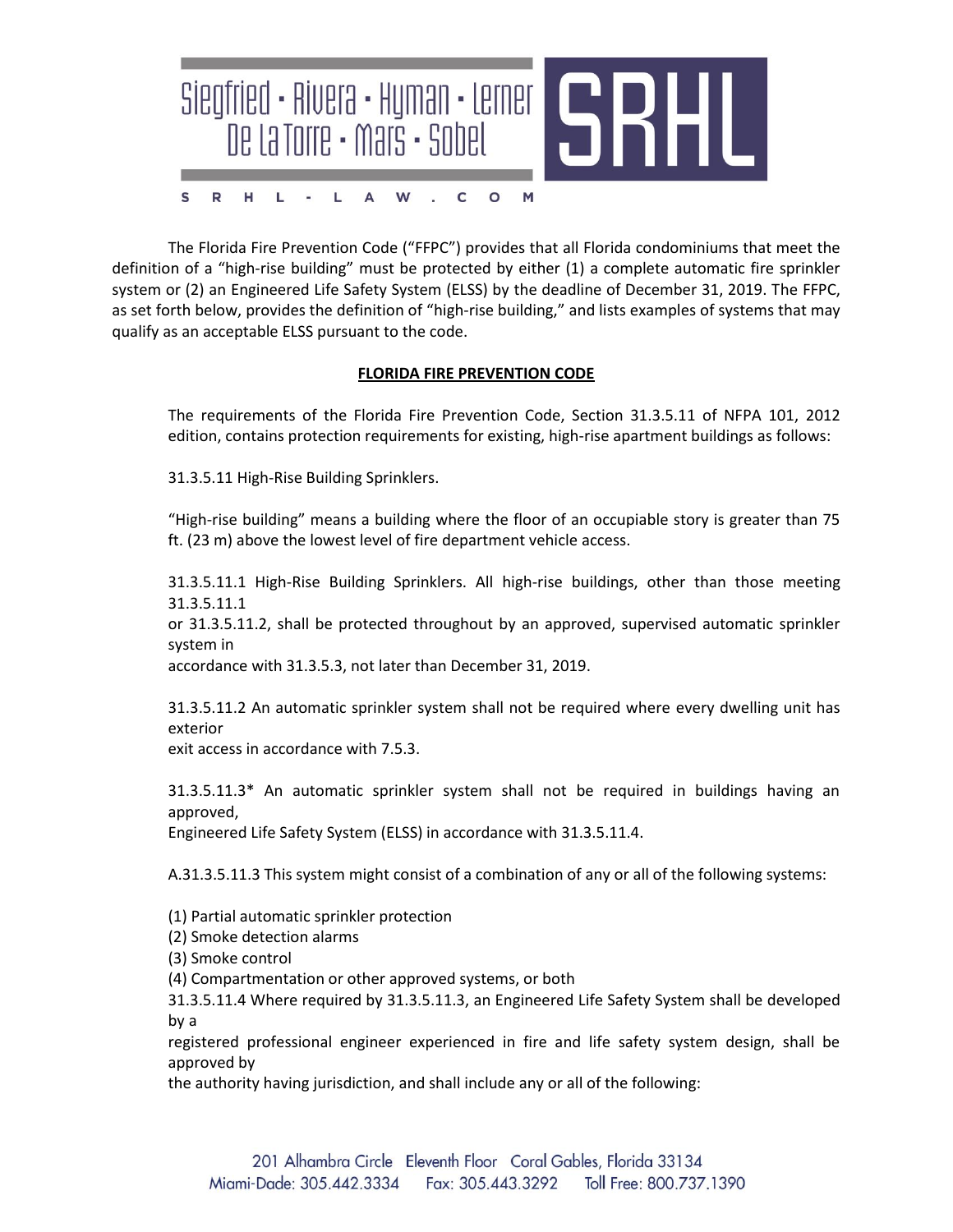(1) Partial automatic sprinkler protection (2) Smoke detection systems (3) Smoke control systems (4) Compartmentation (5) Other approved systems

31.3.5.11.4.1 When used to satisfy the requirements of 31.3.5.12.3, the term "Engineered Life Safety System" shall only apply as an alternative to complete automatic fire sprinkler protection in existing high‐rise buildings.

Notwithstanding the requirements of the Florida Fire Prevention Code, an exception has been created by the Florida Condominium Act, allowing condominiums to avoid having to install a complete automatic fire sprinkler system. Florida Statute 718, as stated below, provides Florida condominiums with the ability to "opt-out" where a majority of the total voting interest of the condominium votes in favor of doing so at a duly called and noticed meeting of the membership. If a Florida Condominium wishes to "opt-out," it must do so by December 31, 2016. However, even if a condominium association successfully opts-out, the association may still be required to install an ELSS, or take other safety measures as required by the municipality where the condominium is located.

## **FLORIDA STATUTE 718.112(2)(l):**

(l) Certificate of compliance.—A provision that a certificate of compliance from a licensed electrical contractor or electrician may be accepted by the association's board as evidence of compliance of the condominium units with the applicable fire and life safety code must be included. Notwithstanding chapter 633 or of any other code, statute, ordinance, administrative rule, or regulation, or any interpretation of the foregoing, an association, residential condominium, or unit owner is not obligated to retrofit the common elements, association property, or units of a residential condominium with a fire sprinkler system in a building that has been certified for occupancy by the applicable governmental entity if the unit owners have voted to forego such retrofitting by the affirmative vote of a majority of all voting interests in the affected condominium. The local authority having jurisdiction may not require completion of retrofitting with a fire sprinkler system before January 1, 2020. By December 31, 2016, a residential condominium association that is not in compliance with the requirements for a fire sprinkler system and has not voted to forego retrofitting of such a system must initiate an application for a building permit for the required installation with the local government having jurisdiction demonstrating that the association will become compliant by December 31, 2019.

1. A vote to forego retrofitting may be obtained by limited proxy or by a ballot personally cast at a duly called membership meeting, or by execution of a written consent by the member, and is effective upon recording a certificate attesting to such vote in the public records of the county where the condominium is located. The association shall mail or hand deliver to each unit owner